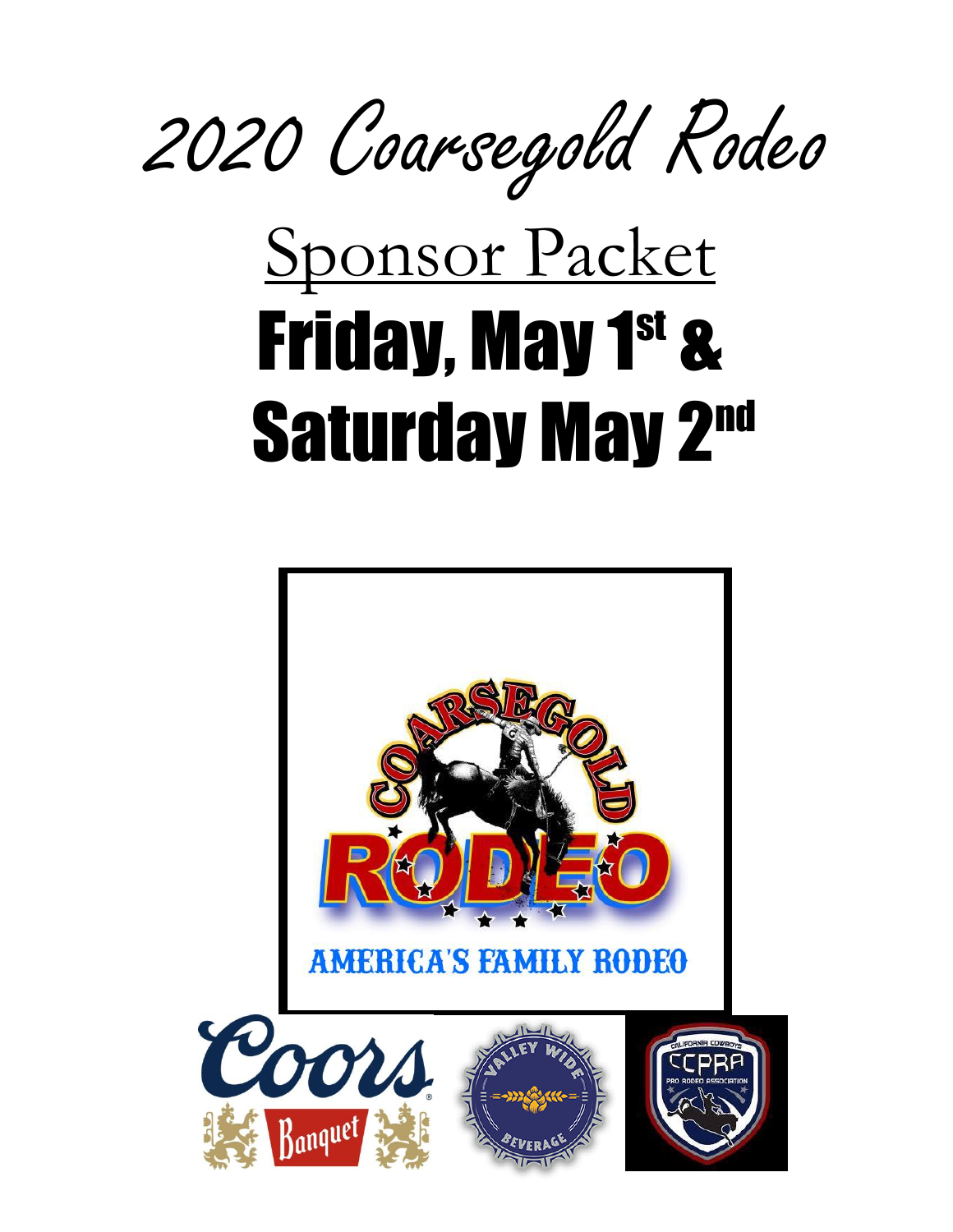## *Friday, May 1st & Saturday, May 2nd*



### 2020 Coarsegold Rodeo Friday, May 1st & Saturday, May 2nd Coarsegold, CA



Coarsegold Rodeo is a volunteer supported organization that is put on by the 501(c)(3) Non Profit Organization, Coarsegold Stampede. By utilizing the Coarsegold Stampede EIN 83-1445088, contributions made to the Coarsegold Stampede are now considered charitable contributions. The primary goal of the rodeo, and its subsidiary events, is to preserve western heritage, culture, volunteerism, community involvement, education, and economic stimulus. A portion of revenue is donated to nonprofit charities, which may include mountain area schools, and the remainder is invested back into rodeo ground's facilities, programs, and future rodeo events. All sponsor levels, \$200 and up, will receive a mention on our Coarsegold Rodeo Facebook page.

#### **\$10,000 - Rodeo Sponsor**

- **Live in-House sponsor messages by announcer during rodeo performances advertising your company's products or services (min of 6 per day)**
- **Ten (10) General Admission Tickets for rodeo per day**
- **Sponsor Provided 4' X 8' banner in parking lots and in ticket counter lines, parking entrance & exit (max 6)**
- **Sponsor Provided 4' X 8' banner placement in the rodeo arena (max 2)**
- **Sponsor Provided 4' X 8' banner(s) placement display in prime locations in venue (max 4)**
- **Sponsor Provided flag carried by mounted rider during rodeo activities (min 2)**
- **Company logo included on event posters/fliers (Coarsegold Rodeo presented by: Sponsor Name)**
- **Company mention in all press releases**
- **Company recognition on all event social media**
- **Company name and logo included in all print advertising and on cgrodeogrounds.com**
- **Company name included in all advertising**
- **Private "behind the scenes" tour of rodeo arena and contestant meet & greet, optional onsite booth/presence in Vendor Area. Coupons and/or handouts allowed. (Prior approval required)**
- **"Live commercial & interaction". Present your company to the crowd during a break in the rodeo action. (Merchandise giveaway opportunity)**

#### **\$5,000 - Platinum Sponsor**

- **Live-in House sponsor messages by announcer during rodeo performances advertising your company's products or services (Min of 4)**
- **Ten (10) General Admission Tickets per day of the rodeo.**
- **Sponsor Provided 4' X 8' banner placement in the rodeo arena (max 2)**
- **Sponsor Provided 4' X 8' banner(s) placement display in prime locations in venue (max 4)**
- **Sponsor Provided flag carried by mounted rider during rodeo activities (min 2)**
- **Company logo included on event posters/fliers**
- **Company mention in all press releases**
- **Company recognition on all event social media and on cgrodeogrounds.com**
- **Company name included in all print advertising**
- **On site booth/presence at Rodeo Grounds. Coupons and/or handouts allowed. (Prior approval required)**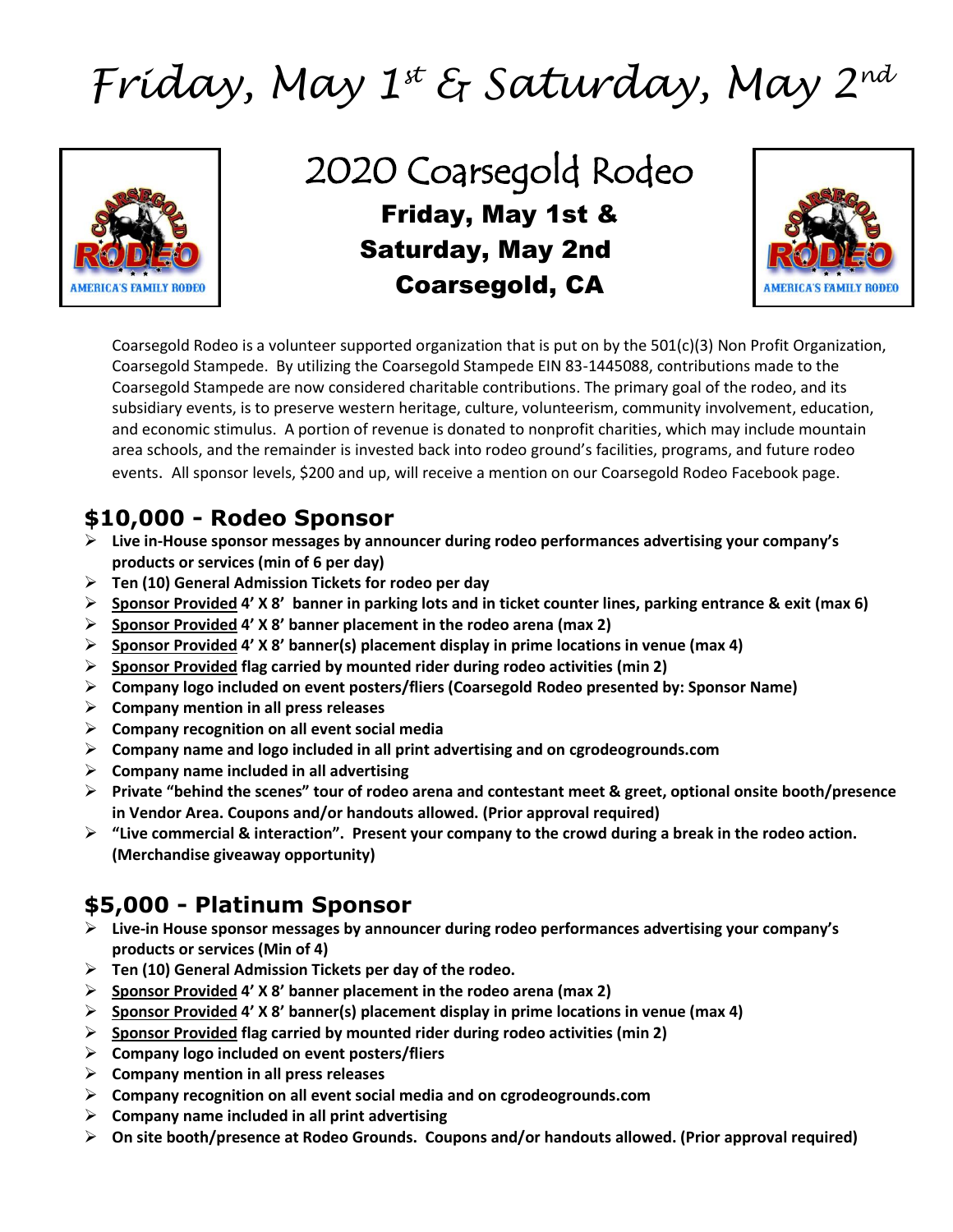#### **\$5,000 – Digital Scoreboard/Video Display Sponsorship**

- **Live-in House sponsor messages by announcer during rodeo performances advertising your company's products or services (Min of 4)**
- **Company logo displayed on Digital Scoreboard between events (Min of 5)**
- **Ten (10) General Admission Tickets per day of the rodeo.**
- **Sponsor Provided 4' X 8' banner placement in the rodeo arena (max 2)**
- **Sponsor Provided 4' X 8' banner(s) placement display in prime locations in venue (max 4)**
- **Sponsor Provided flag carried by mounted rider during rodeo activities (min 2)**
- **Company logo included on event posters/fliers**
- **Company mention in all press releases**
- **Company recognition on all event social media and on cgrodeogrounds.com**
- **Company name included in all print advertising**
- **On-site booth/presence at Rodeo Grounds. Coupons and/or handouts allowed (Prior approval required).**

#### **\$3000 – Gold Sponsor**

- **Live in-House sponsor messages during rodeo performances advertising your company**
- **Eight (8) General Admissions for each day of rodeo**
- **Sponsor Provided 4' X 8' banner placement displayed at all prime Rodeo Ground locations (up to 2)**
- **Sponsor Provided 4' X 8' banner placement in Rodeo Arena**
- **Sponsor Provided flag carried by mounted rider during rodeo activities**
- **Company recognition on all event social media and on cgrodeogrounds.com**
- **Company mention in all press releases.**
- **Company logo included in all print advertising**
- **On site booth/presence at Rodeo Grounds. Coupons and/or handouts allowed. (Prior approval required)**

#### **\$2,500 - Silver Sponsor**

- **Live-In House Sponsor messages during performance's advertising your company**
- **Six (6) General Admission Tickets for each day of rodeo**
- **Sponsor provided 4' X 8' banner placement at Rodeo Grounds**
- **Sponsor provided 4' X 8' banner placement in Rodeo Arena**
- **Sponsor provided flag carried by mounted rider during rodeo activities**
- **Company logo and link included on cgrodeogrounds.com**
- **Company mention in all press releases**
- **Company name included in all print advertising**
- **On site booth/presence at Rodeo Grounds. Coupons and/or handouts allowed. (Prior approval required)**

#### **\$2,000 – Parachute Sponsor (1 Available)**

- **Have your company flag brought in via Parachute, along with the American flag to kick off the Rodeo! The spotlight is on you!**
- **Company name announced during parachutist flight.**
- **On-site Sponsor announcements various times when gate is opened.**
- **Live In House Sponsor messages by announcer, advertising your company's products or services during performance.**
- **Sponsor provided 4' X 8' banner located on exit-gate.**
- **Sponsor provided flag carried by mounted rider during rodeo activities**
- **Four (4) tickets General Admission Tickets for each day of rodeo.**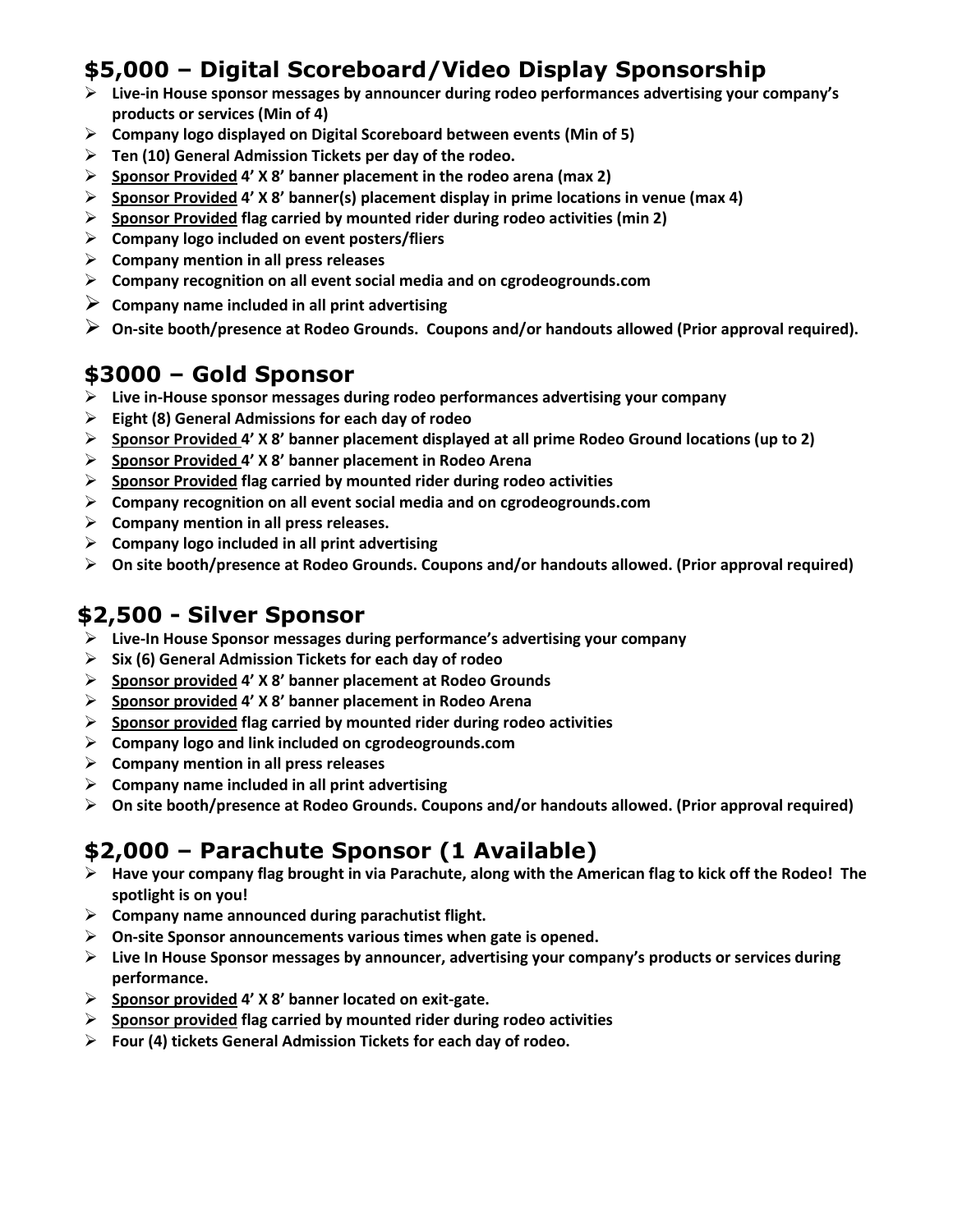#### **\$2,000 – Mutton Bustin' Event Sponsor (2 Available)**

- **Company name announced during Mutton Bustin' event prior to grand entry during Mutton event.**
- **On-site Sponsor announcements various times when gate is opened.**
- **Live In House Sponsor messages by announcer, advertising your company's products or services during performance.**
- **Sponsor provided 4' X 8' banner located on exit-gate.**
- **Sponsor provided flag carried by mounted rider during rodeo activities**
- **Four (4) tickets General Admission Tickets for each day of rodeo.**

#### **\$1,500 – Exit Gate/Center Return Sponsor (1 Available)**

- **On-site Sponsor announcements various times when gate is opened.**
- **Live In House Sponsor messages by announcer, advertising your company's products or services during performance.**
- **Sponsor provided 4' X 8' banner located on exit-gate.**
- **Sponsor provided flag carried by mounted rider during rodeo activities**
- **Four (4) tickets General Admission Tickets for each day of rodeo.**

#### **\$1,200 – Bucking Chutes (6 Available)**

- **Sponsor provided banner (\*custom size required) will be placed on 1 of 6 Bucking Chutes that will be used during competition.**
- **Sponsor provided flag carried by mounted rider during rodeo activities**
- **Live in house sponsor message by announcer.**
- **Four (4) General Admission Tickets each day of the rodeo.**

#### **\$1,000 - Water Truck Sponsor (1 Available)**

- **Sponsor provided 2 each - 4' X 8' banners – one on each side of the water truck.**
- **Sponsor provided flag carried by mounted rider during rodeo activities**
- **Live in house sponsor message by announcer.**
- **Four (4) General Admission Tickets each day of the rodeo.**

#### **\$800 - Flag Team Sponsor (5 Available)**

- **Sponsor provided 1 each - 4' X 8' banner – placed in the arena.**
- **Sponsor provided flag carried by mounted rider during rodeo activities**
- **Live in house sponsor message by announcer.**
- **Four (4) General Admission Tickets each day of the rodeo.**

#### **\$750 - Kid's Corral Area Banner Sponsor (10 Available)**

- **Sponsor provided 1 each - 4' X 8' banner – placed on fencing around Kids Corral Play area, facing vendor row.**
- **Sponsor provided flag carried by mounted rider during rodeo activities**
- **Live in house sponsor message by announcer.**
- **Two (2) General Admission Tickets each day of the rodeo.**

#### **\$600 - Contestant Hospitality Banner Sponsor (1 Available)**

- **Sponsor provided 2 each - 4' X 8' banners – placed on Contestant Hospitality Building check in facing contestants, and on side of building in view of rodeo guests.**
- **Sponsor provided flag carried by mounted rider during rodeo activities**
- **Two (2) General Admission Tickets each day of the rodeo.**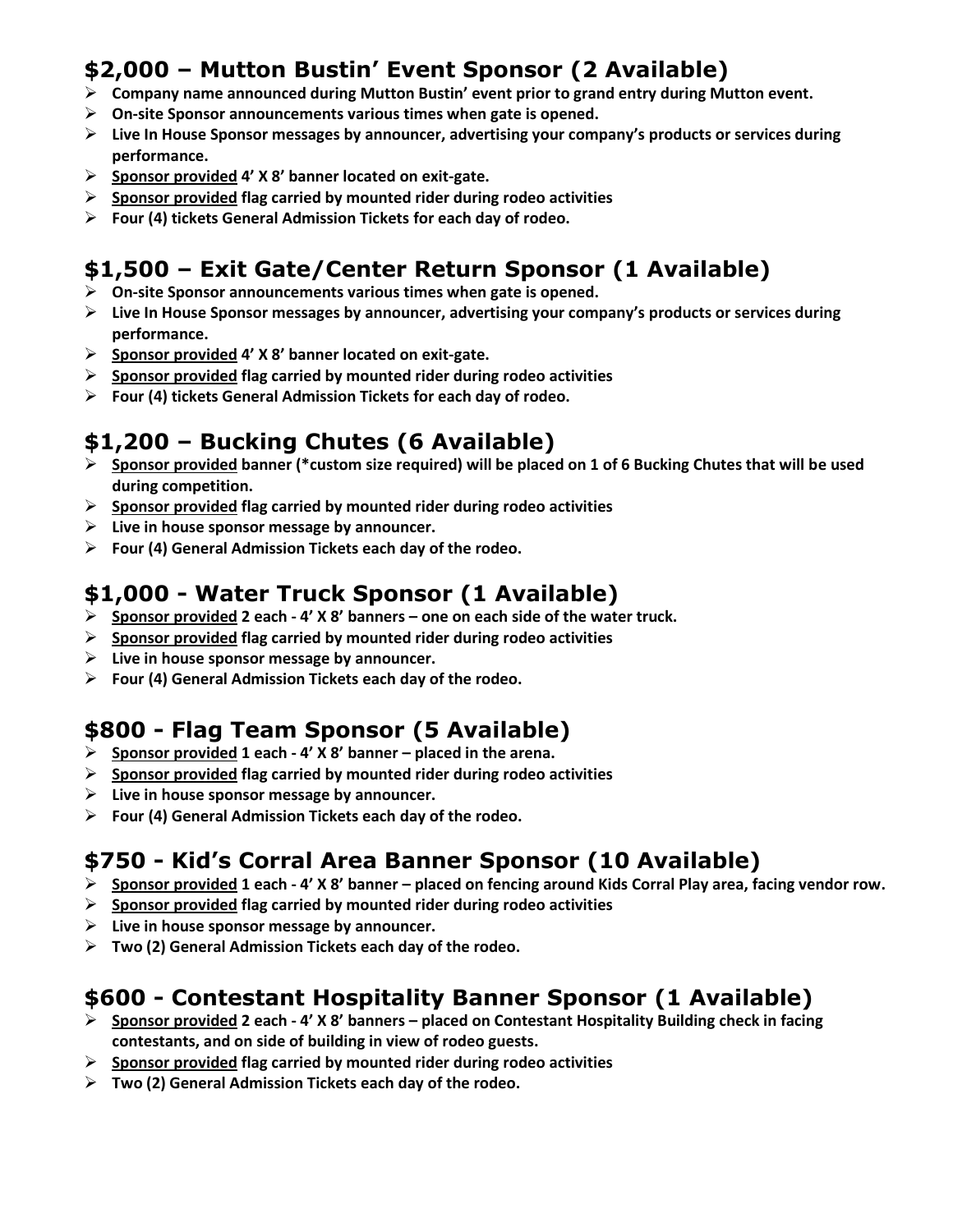#### **\$500 - Event Sponsor (8 Available Events)**

- **Before "Name of Event" sponsor (Bull Riding brought to you buy "Sponsor Name")**
	- o **Bull Riding, Bareback Bronc Riding, Saddle Bronc Riding, Team Roping, Barrel Racing, Steer Wrestling, Tie-Down Roping, Break-away Roping**
- **Sponsor provided 4' X 8' banner placed in arena**
- **Sponsor provided flag carried by mounted rider during rodeo activities**
- **Live in house sponsor message by announcer**
- **Two (2) General Admission Tickets for each day of rodeo**

#### **\$500 – Children's Parade Sponsor (1 Available)**

- **Sponsor provided 4' X 8' banner placed in arena.**
- **Sponsor provided flag carried by mounted rider during rodeo activities**
- **Live in house sponsor message by announcer during the children's parade PRIOR to Grand Entry.**
- **Two (2) General Admission Tickets for each day of rodeo**

#### **\$400 – Flag Sponsor (Unlimited)**

- **Sponsor provided flag carried by mounted rider during rodeo activities.**
- **Two (2) General Admission Tickets for each day of rodeo**

#### **\$300 - Arena Banner (Unlimited)**

- **Sponsor provided 4' X 8' banner placed in arena**
- **Two (2) General Admission Tickets for the performance of your choice.**

#### **\$300 – Cornhole Tournament Sponsor (Unlimited)**

- **Sponsor provided 4' X 8' banner placed in cornhole gaming area**
- **Two (2) General Admission Tickets for the performance of your choice.**

#### **\$200 - Front Arena Banner (Unlimited)**

- **Sponsor provided 2' X 4' low front arena banner (This size is the MAXIMUM) size allowed for the front arena.**
- **Two (2) General Admission Tickets for the rodeo performance of your choice**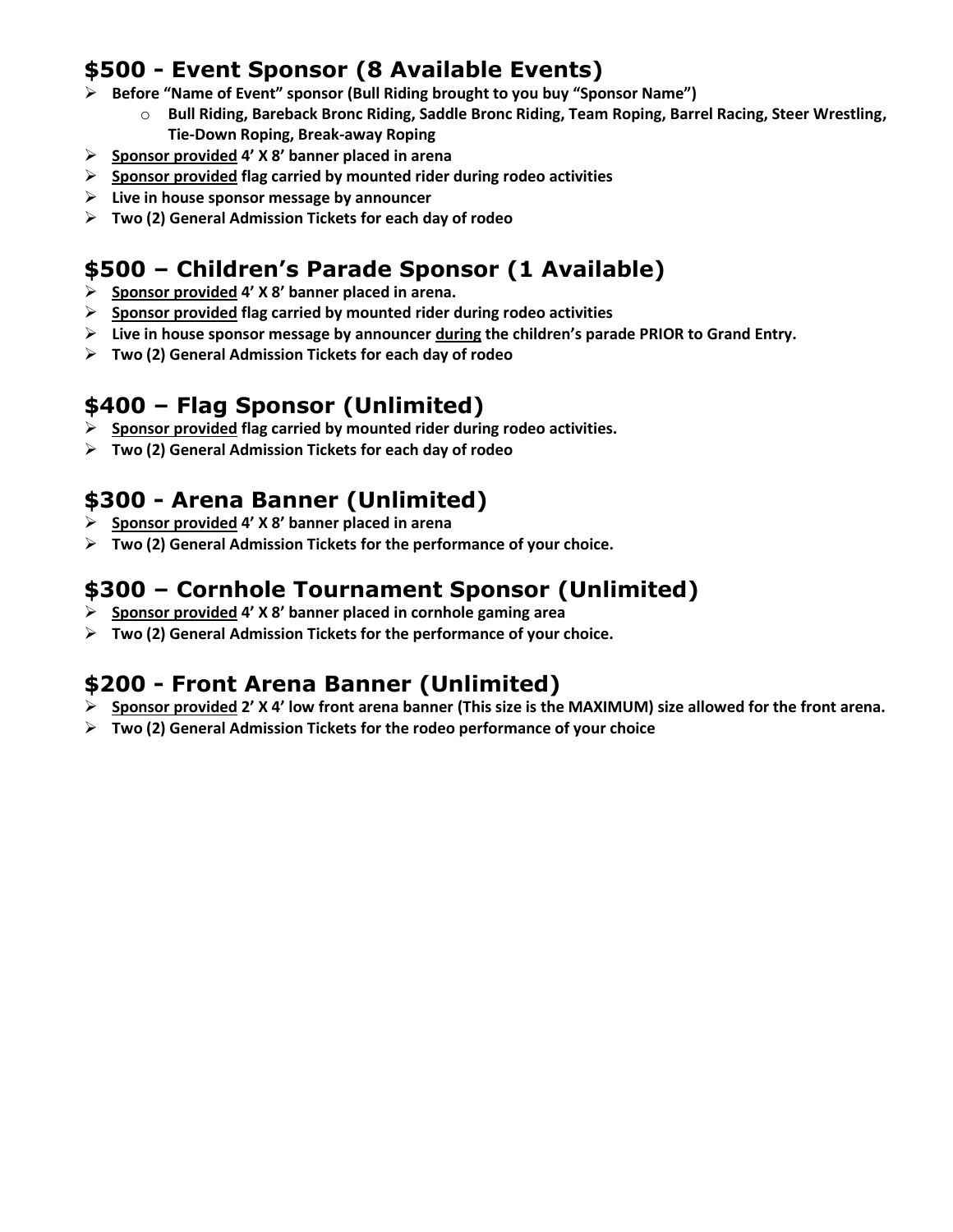#### **Donation to The Michael Steen Exceptional Kids Rodeo**

**The 2017 Grand Marshall, Michael Steen, proudly sponsored the Exceptional Kids Rodeo each May. After a courageous battle he passed away in January 2018. It was his wish, and the wishes of his family, that any donations be made to continue this tradition. The Coarsegold Rodeo Committee proudly has renamed this event "The Michael Steen Exceptional Kids Rodeo."** 

#### **The Michael Steen Exceptional Kids Rodeo** *2020 Sponsorship options:*

- **Trophies- \$280 or shared for \$140 (Single or dual sponsor option)**
- **Rodeo photo shoot sponsor- \$100 (Photo paper, engraved photo folders)**
- **Cowboy & Cowgirl sponsor- \$85 (Cowboy hats & bandanas)**
- **Donation in Memory of Michael Steen- unlimited (Donations would be applied to ensure a successful Rodeo!)**

**All sponsors of the Michael Steen Exceptional Kids Rodeo will be recognized at the Exceptional Rodeo! There will also be a sponsor booth to display flyers, business cards, and information for parents to take home!**